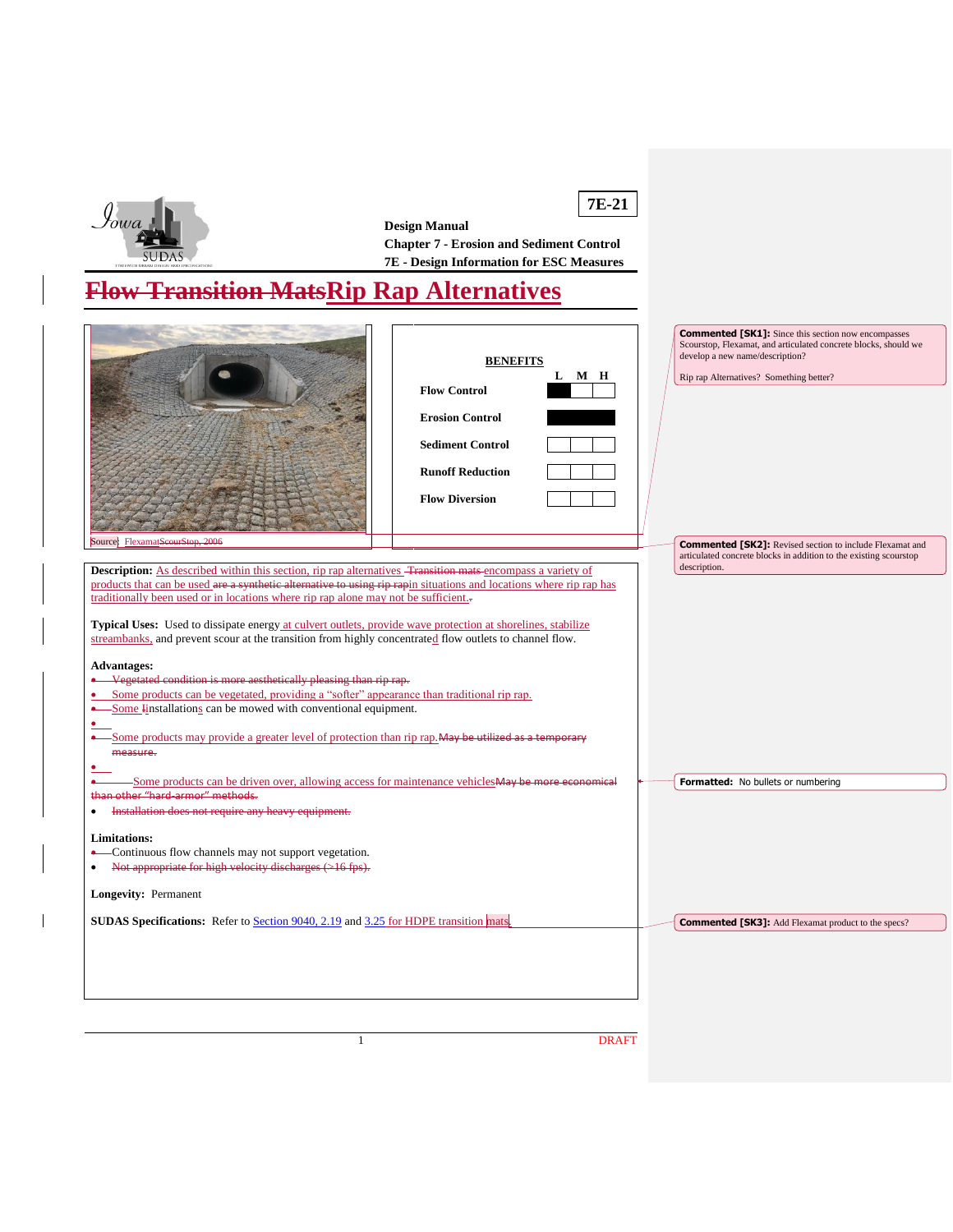## **A. Description/Uses**

This section describes A transition mat is aa variety of manufactured products -intended to be used in place of riprap for stabilization or scour protection.

- Transition Mat: Flexible, UV stabilized HDPE<del>, UV stabilized, plastic</del>panels sheet, available in approximately  $4$  feet-foot by  $4$  feet-foot by  $1/2$  inch thick sheets with <del>, comprised of multiple</del> voids to which allow vegetation to grow through, provide energy dissipation and scour protection. The panels are typically installed at pipe outlets., or small gravel and pebbles to accumulate and stabilize the area. The mat protects the area at pipe outlets from scour until the water spreading out in the channel diminishes the turbulent forces. The channel downstream of the outlet, where flow becomes uniform, must still be evaluated to ensure that the channel lining can withstand the anticipated shear stress. Transition mats can typically be vegetated or installed over sod which will grow up through the mat, obscuring the visibility of the mat and enhancing the erosion protection of the system.
- 2. Grid-Tied Concrete Block Mat: Manufactured from individual concrete blocks tied together with high strength geogrid. Each block is tapered on all four sides, forming a pyramid shape. This product has a wide range of uses, including outlet protection, channel lining, shoreline protection, scour protection, streambank stabilization, slope protection, spillways and overflows, low water crossings, and boat ramps. Grid tied concrete block mats provide enough space between the blocks to allow vegetation to grow up through the block, obscuring the visibility of the mat and enhancing the erosion protection of the system.
- 1.3.Articulated Concrete Mat: Consists of individual concrete blocks connected together with cables to develop a mattress of interconnected concrete blocks. Articulated concrete mats provide a high level of resistance to scour and shear stress and can be used for outlet protection, channel lining, shoreline protection, scour protection, slope protection, spillways and overflows, low water crossings, and boat ramps. The blocks can be provided with either an open-cell or closed cell configuration allowing the system to be backfilled with soil and vegetated if desired.

### **B. Design Considerations**

Manufacturers of rip rap alternative products typically provide guidelines, design information, product specifications, installation instructions for their products. It is recommended that designers contact the product representative to assist with the design and specification of these products. Generally, vegetation alone and a vegetated turf reinforcement mat (TRM) (Section 7E-18) can carry significant storm water shear, but cannot withstand the turbulence and concentrated flow generated by a hard surface such as storm sewers, culverts, or parking lots. At these locations, additional measures are usually required to prevent scour. Transition mats are one option for protecting that critical area.

Transition mats can be installed in several different configurations to meet the particular site requirements.

Transition mats installed over sod are good applications for parking lot outlets or pipe outlets conveying storm water through residential developments. The installation can be mowed with standard equipment and unsightly rock rip rap is avoided.

Installing sod and a Type 1 TRM under the transition mat adds a strong supporting element to the system. Vegetated TRMs already have proven shear force resistance of 12 pounds per feet. The sod eliminates the germination issue of a plain TRM installation, even though it adds a slight cost of material and labor, as well as potential short-term irrigation needs. Appropriate uses for a transition mat over a Type 1 TRM and sod would be 24 to 48 inch storm water pipes.

**Commented [SK4]:** Kept this generic and referenced manufacturer's design information. These design guidelines are readily available online and are and frequently updated by the manufacturer's..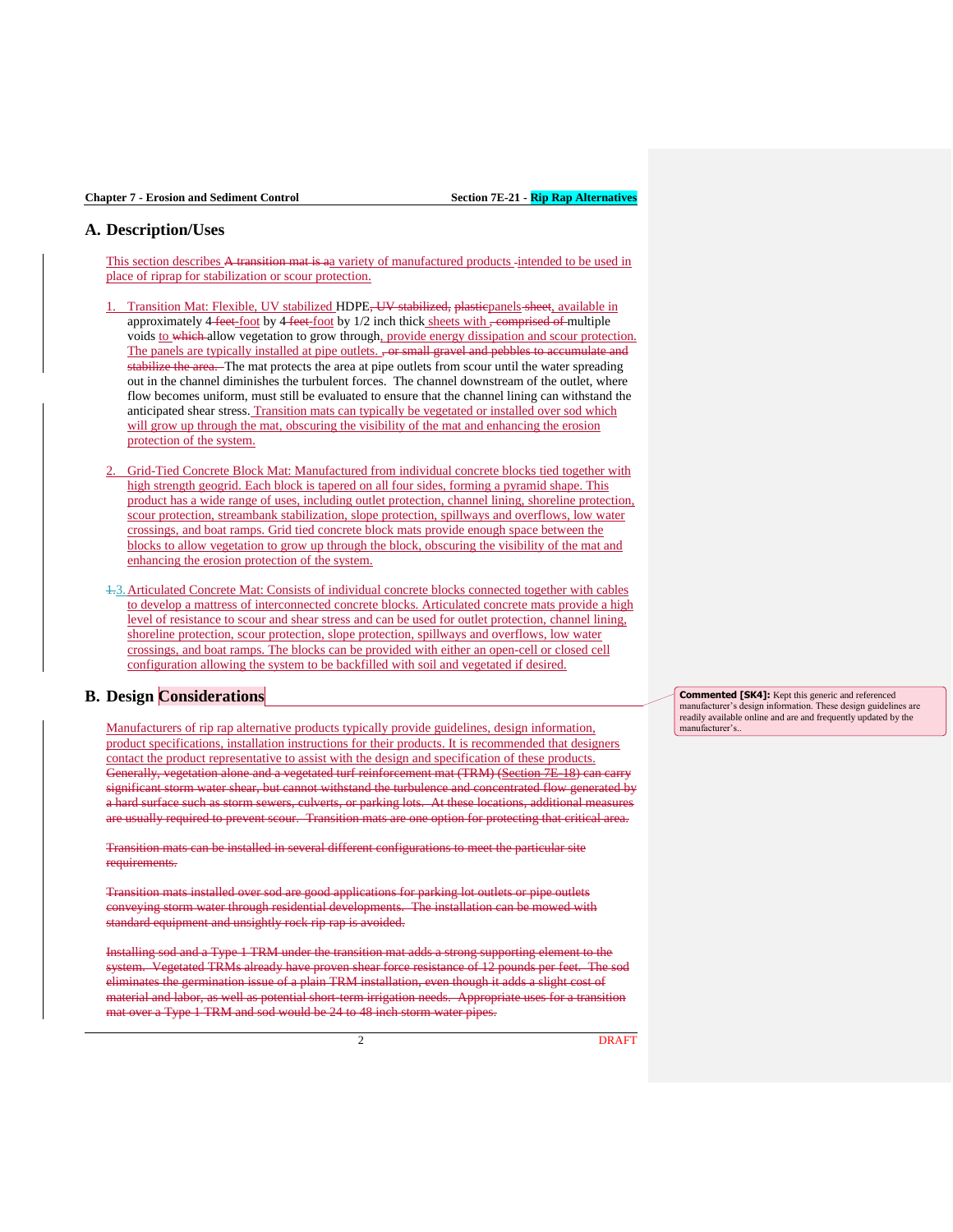## **Chapter 7 - Erosion and Sediment Control Section 7E-21 - Rip Rap Alternatives**

Transition mats may also be used without sod. A transition mat with a Type 1 TRMs over bare soil might be used in situations where turfgrass is not desired, such as a rural area, or as a temporary installation. When used without sod, the flows should be slow and the area fairly flat to encourage sediment accumulation in the voids, where vegetation could also start. Pipe sizes should be limited to 24 inches.

Higher flow installations without sod can be accommodated using a higher class, Type 3 TRM over the bare soil. This type of installation may be applicable for temporary, pre-vegetation erosion control use (temporary meaning remove and reinstall when vegetation can be established), or as a permanent installation requiring substantial soil protection and vegetation growth over time. This installation could also be used in a streambed, where the mats would collect small gravel and sediment in the voids and appear naturally stabilized.

Installations with continuous low flows, such as irrigation over charge, should utilize a sub-surface drainage system directly downstream of the outlet to drain that low flow from the surface, thus allowing vegetation to properly establish. Of course, adequate slope is required for a subdrain system. In some instances, marsh plants could be planted into a transition mat and TRM combination as another solution.

For installations where the slope of the discharge area or channel is greater than the outlet, but not a waterfall situation, transition mats should perform as specified. When the slope of the discharge area or channel is flatter than the outlet, and the grade break between the two exceeds 8%, the flow velocities and vector forces directed into the transition mat should be considered to determine if a flow transition mat is appropriate for the situation.

A temporary installation, for example the outlet of a temporary slope drain, can be readily achieved with a transition mat and TRM combination. Vegetation would generally not be necessary or desired, but scour protection would be quickly achieved, and the materials could be easily picked up and moved to another area on demand.

Transition mats do not dissipate energy by impact like rip rap, but generally rely on the expansion area downstream to dissipate scour forces. The expansion area should be as wide and flat as possible. Channel side slopes that restrict expansion require protection with either a TRM or other means.

In addition to the potential scour area at the outlet, the channel downstream of the transition mat should be evaluated to ensure that it can carry the anticipated flows without eroding the streambank. Additional information on evaluating channel linings can be found in Section 7E-23 - Grass Channel and **7E-18** Turf Reinforcement Mats.

### **C. Application**

Rip rap alternative products are intended to be used where traditional rip rap will not provide the desired appearance or performance.

Outlet protection should be designed to withstand the 10 year storm event. The following table lists the recommended dimensions for transition mat and TRM (if used) installations based upon pipe diameter.

**Table 7E-21.01:** Flow Transition Mat Application

| <b>Pipe Diameter</b> | Discharge <sup>+</sup> | <b>Transition Mats</b>                                        |                                                        | <b>TRM</b>                                 |
|----------------------|------------------------|---------------------------------------------------------------|--------------------------------------------------------|--------------------------------------------|
| (inches)             | (efs)                  | Width $(f) \cdot I$ anoth $(f)$<br>11 MM - 11 MM - 2011-01-12 | <i><u><b>Ouantity</b></u></i><br>$\sigma$ and restrict | Width $(f) \times I$ anoth $(f)$           |
|                      |                        | 4 x 4                                                         |                                                        | <del>6 x 8</del>                           |
|                      | 30                     | ∔—x                                                           |                                                        | 11 - 10<br>$\mathbf{1}$ , and $\mathbf{1}$ |